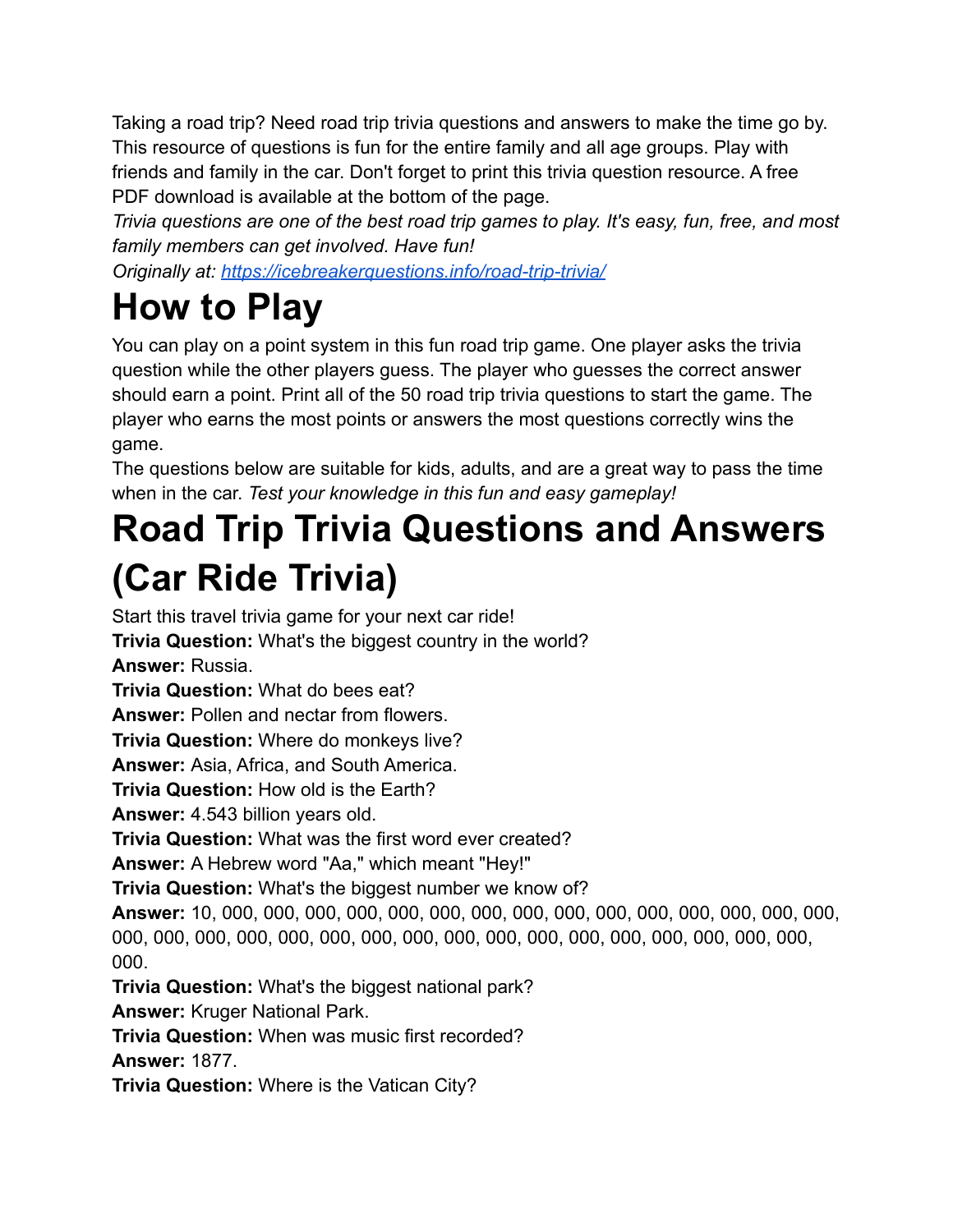**Answer:** Rome. **Trivia Question:** How many countries are there? **Answer:** 195. **Trivia Question:** Who is Elvis? **Answer:** A famous songwriter and singer. **Trivia Question:** Who made the song, "Don't stop believing?" **Answer:** Journey. **Trivia Question:** How many innings are there in a baseball game? **Answer:** 9 innings. **Trivia Question:** What's the longest road in the world? **Answer:** Pan-American Highway. **Trivia Question:** What was the first car ever invented? **Answer: T**hree-wheeled Benz Patent Motor Car, model no. 1 **Trivia Question:** How much would one million dollars weigh? **Answer:** 2,000 pounds. **Trivia Question:** Who is the first person to fly in an airplane? **Answer:** Orville Wright. **Trivia Question:** Where would a giraffe live? **Answer:** East Africa. **Trivia Question:** Where does an elephant live? **Answer:** Africa. **Trivia Question:** Who is the first country singer? **Answer:** Jimmie Rogers. **Trivia Question:** Who is the first rock music group? **Answer:** Bill Haley. **Trivia Question:** When do cats sleep? **Answer:** During the day. **Trivia Question:** How many hours do dogs sleep? **Answer:** 12-14 hours per day. **Trivia Question:** What was the first type of dog breed? **Answer:** Basenji. **Trivia Question:** Where was the first airplane made? **Answer:** Kitty Hawk. **Trivia Question:** Where was the first train made? **Answer:** Wales. **Trivia Question:** What's the highest mountain in the world? **Answer:** Mount Everest. **Trivia Question:** Where is the world's largest donut? **Answer:** Oneonta, New York. **Trivia Question:** Where is the world's largest skyscraper?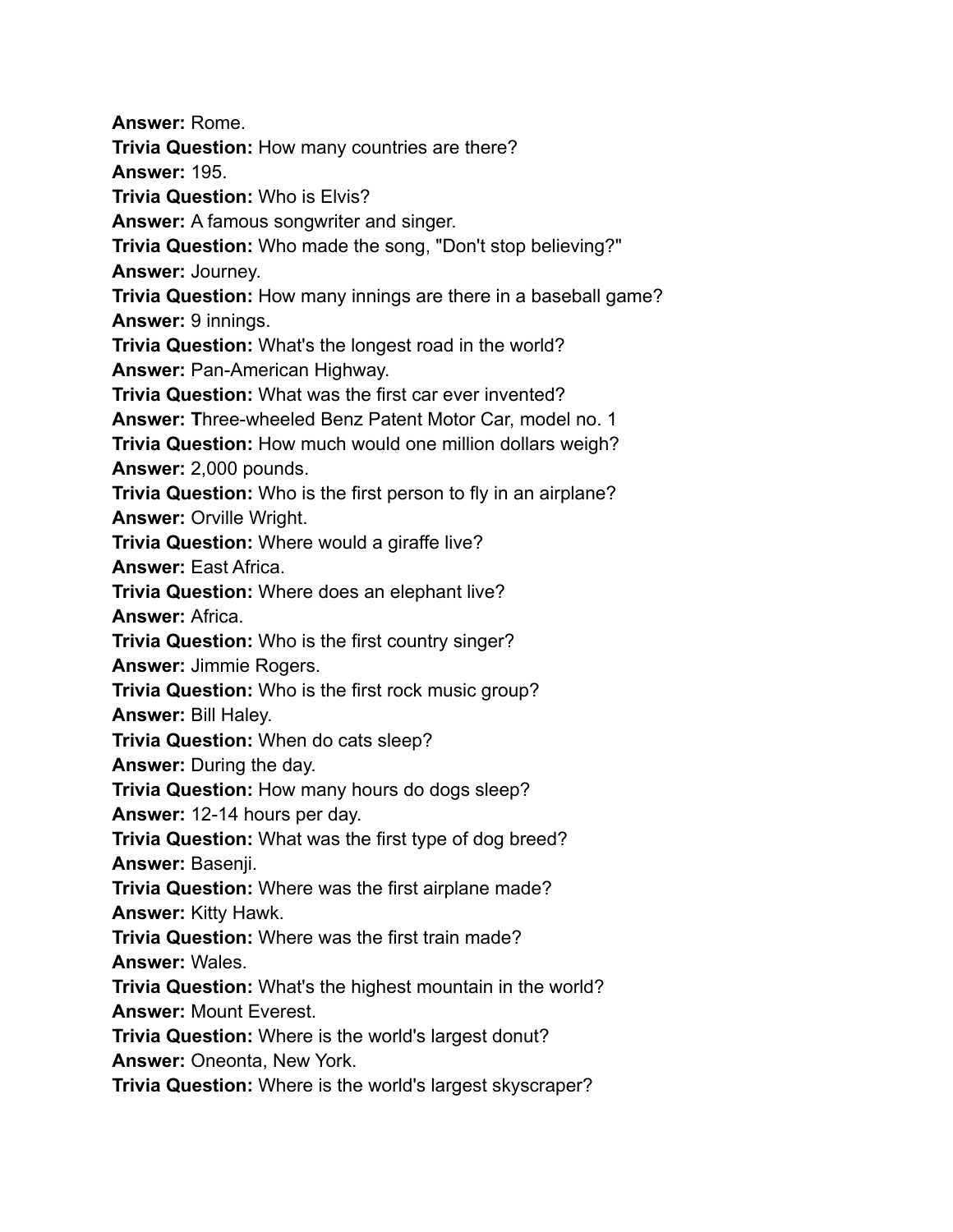**Answer:** Dubai.

**Trivia Question:** What is the world's largest skyscraper?

**Answer:** Burj Khalifa.

**Trivia Question:** Where do bananas come from?

**Answer:** Southeast Asia.

**Trivia Question:** How many states are in the United States? **Answer:** 50 states.

**Trivia Question:** What was the first state in the United States?

**Answer:** Delaware.

**Trivia Question:** When was the declaration of independence created? **Answer:** July 4, 1776.

**Trivia Question:** Who was the United State's first president?

**Answer:** George Washington.

**Trivia Question:** Who is the world's most famous classical music artist? **Answer:** Ludwig Van Beethoven.

**Trivia Question:** How many eggs can a chicken lay?

**Answer:** 250 eggs.

**Trivia Question:** What does a cow sound like?

**Answer:** They say "moo."

**Trivia Question:** How fast is the world's fastest car?

**Answer:** 316 mph.

**Trivia Question:** Where was the first McDonald's ever created?

**Answer:** San Bernadino, CA.

**Trivia Question:** What's the world's most famous movie?

**Answer:** Titanic.

**Trivia Question:** How much does a horse weigh?

**Answer:** 840 - 2,200 pounds.

**Trivia Question:** How long does a horse live?

**Answer:** 25-30 years.

**Trivia Question:** How long does a cow live?

**Answer:** 18-22 years.

**Trivia Question:** How long does a tortoise live for?

**Answer:** 150 years.

**Trivia Question:** Where is the world's largest desert?

**Answer:** Antarctic desert.

**Trivia Question:** What is the world's largest ocean?

**Answer:** Pacific Ocean.

**Trivia Question:** Where is the "red sea?"

**Answer:** Suez, Egypt.

**Trivia Question:** How long does the average human live?